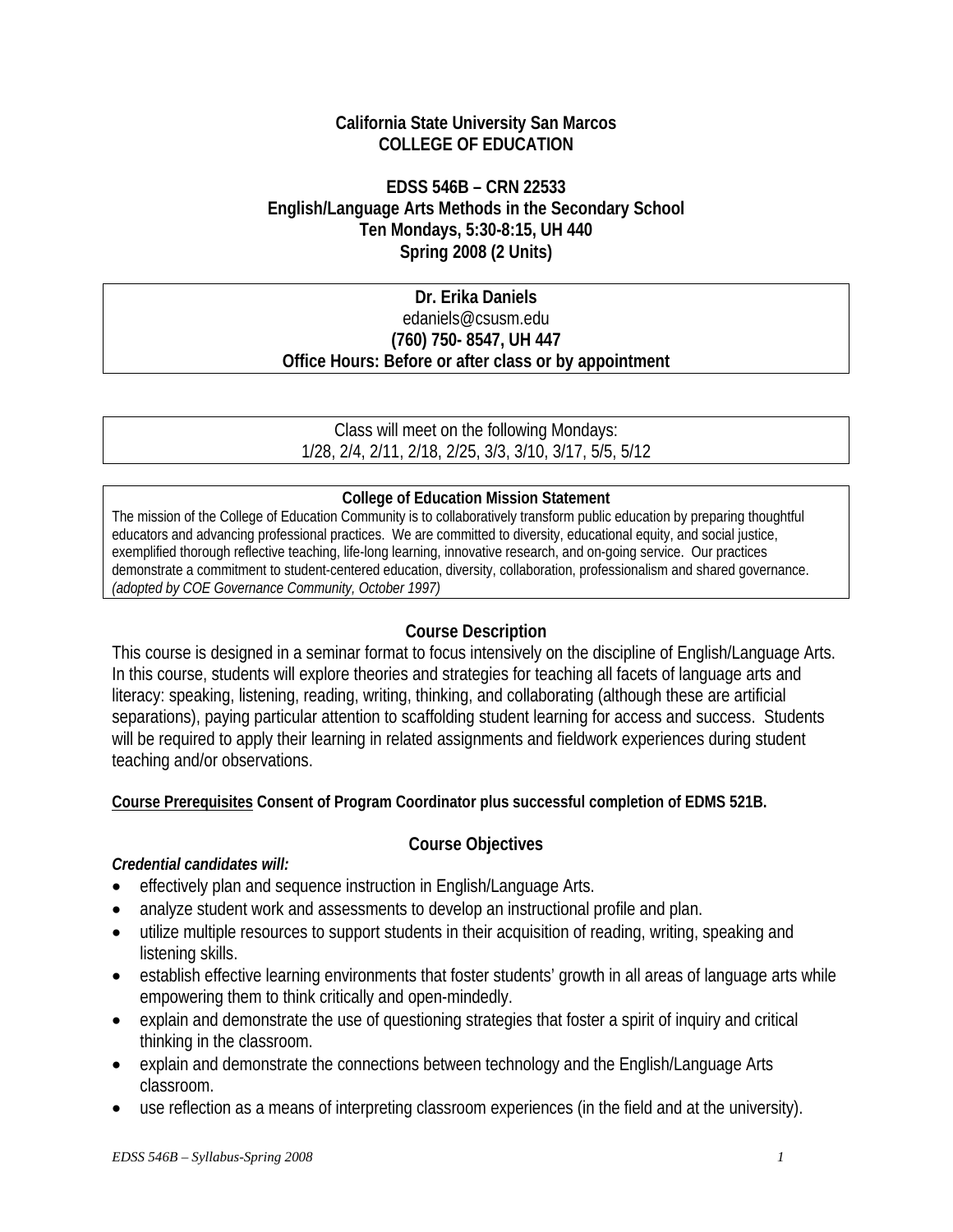#### **Authorization to Teach English Learners**

This credential program has been specifically designed to prepare teachers for the diversity of languages often encountered in California public school classrooms. The authorization to teach English learners is met through the infusion of content and experiences within the credential program, as well as additional coursework. Students successfully completing this program receive a credential with authorization to teach English learners. *(Approved by CCTC in SB 2042 Program Standards, August 02)*

#### **College of Education Attendance Policy**

Due to the dynamic and interactive nature of courses in the College of Education, all students are expected to attend all classes and participate actively. At a minimum, students must attend more than 80% of class time, or s/he may not receive a passing grade for the course at the discretion of the instructor. Individual instructors may adopt more stringent attendance requirements. Should the student have extenuating circumstances, s/he should contact the instructor as soon as possible. *(Adopted by the COE Governance Community, December, 1997). For this course, 2 absences will lower your grade by one full grade. Notification of an absence does not constitute an excuse.* 

#### **Students with Disabilities Requiring Reasonable Accommodations**

Students with disabilities who require reasonable accommodations must be approved for services by providing appropriate and recent documentation to the Office of Disable Student Services (DSS). This office is located in Craven Hall 5205, and can be contacted by phone at (760) 750-4905, or TTY (760) 750-4909. Students authorized by DSS to receive reasonable accommodations should meet with their instructor during office hours or, in order to ensure confidentiality, in a more private setting.

#### **Required Texts**

Beers, Kylene. *When Kids Can't Read: What Teachers Can Do*. Portsmouth: Heinemann. 2003. Burke, Jim. *The English Teacher's Companion.* Portsmouth: Boynton/Cook, 1999. *California English--Language Arts Content Standards.* Sacramento: California Dept. of Education, 1998. (Also available at www.cde.ca.gov)

#### **Course Requirements (Assignments)**

Reading responses – 20 points Writing packet – 25 points Lesson plan – 25 points Supplemental resources/poster session – 20 points Thoughtful participation/Professional demeanor – 10 points

**Reading Responses/Essential Questions**: In order to have effective discussions within our classroom, you will be asked to come to class prepared with the readings for the week. To do this, you will need to do a one-page reflection on the readings for class. It can discuss all of the reading, one chapter, or one topic. At the end of your one-page discussion, write down two essential questions that could be used to begin a discussion on the readings. We will go over comprehension activities in class.

**Sample writing and revision of one piece of writing:** In order to continue our dialogue about writing, writers' workshops, and the craft of writing, you will create a piece of one type of writing based on one genre from the standards at the grade level of your choice. For full credit, you will need to turn in your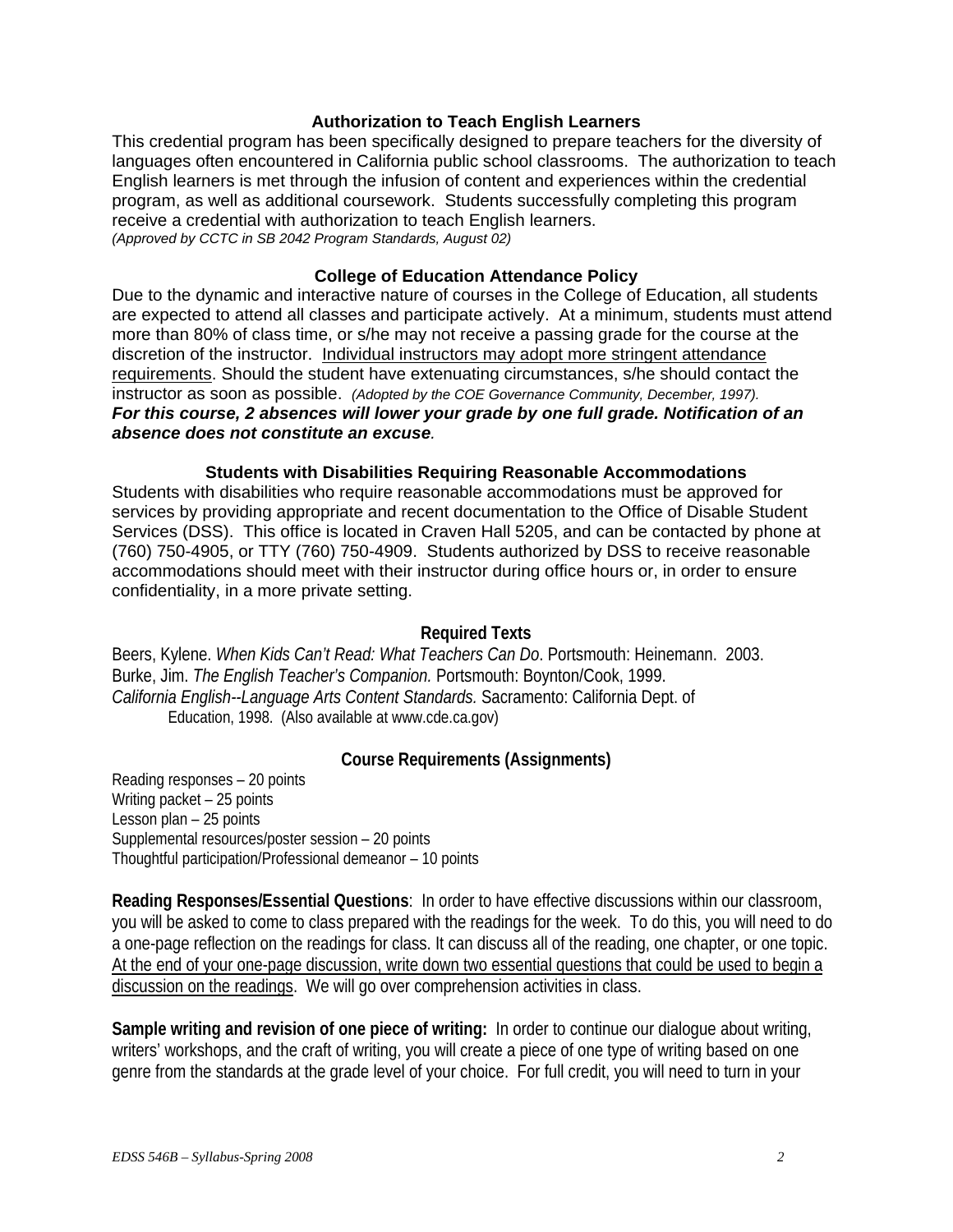rough draft, final revised piece, and a reflection explaining the changes you made based on your partner's feedback as well as your experience with the workshop process.

**Supplemental Resources and Poster Session:** In order to be prepared for success for your first year of teaching, with a partner, you will need to compile the following:

- **1.** A minimum of six resources that connect to one specific novel that will be found in a typical Language Arts classroom. These **SIX** resources could be, but are not limited to picture books, websites, music lyrics, video clips, professional journals, teaching resources, technology resources, web quests, etc.
- **2.** Socratic Seminar resources: Great Socratic Seminar materials often are derived from magazine or newspaper articles, music lyrics, famous speeches, or poems. Great resources are often short in length and lend themselves well for lengthy in-depth discussions. You job is to collect **FOUR** of these resources and connect them to literature (it could be the same novel that you used for #1) that might be taught in a typically high school English classroom. **Make copies of your resources for each member of our class.**
- **3.** You will display all of these resources in a poster that you will present during a whole class poster session.

**Lesson plan:** Working alone or with up to two other people, you will pick one of the major modes of writing found in most 7-12 Language Arts classes. Your job will be to develop a **detailed lesson plan** for how you will bring your students successfully through the writing paying special attention to into writing, student engagement, writer's workshops, and assessment. When writing your lesson plan, make sure that you explicitly state what you will do and that you emphasize the TEACHING of writing, not the assigning of a genre.

**Thoughtful participation/Professional demeanor**: Being a teacher involves more than planning lessons and delivering instruction. You must be able to articulate the reasons behind your curricular decisions, to advocate for students, and to defend policies about which you feel strongly. Engaging in professional conversations with parents, administrators, other teachers, and the public is imperative for teachers today. To that end, I expect that each student will participate actively and thoughtfully in each class session.

# **Grading Scale**

 $94 - 100\% = A$  $90 - 93\% = A$  $88 - 89\% = B +$  $84 - 87\% = B$  $80 - 83\% = B$ 78 – 79% = C+

#### **Grading Standards**

Grades will be assigned based upon the level of connectedness to the instructions specified in this syllabus. I expect that all final work is error-free in terms of grammar, spelling, and punctuation. Late work will only be considered on a case-by-case basis. Students must have extenuating circumstances and discuss them with the instructor well before the assignment is due. If permission to turn work in late is not explicitly granted by the professor, late work will not be accepted nor considered in the final grade.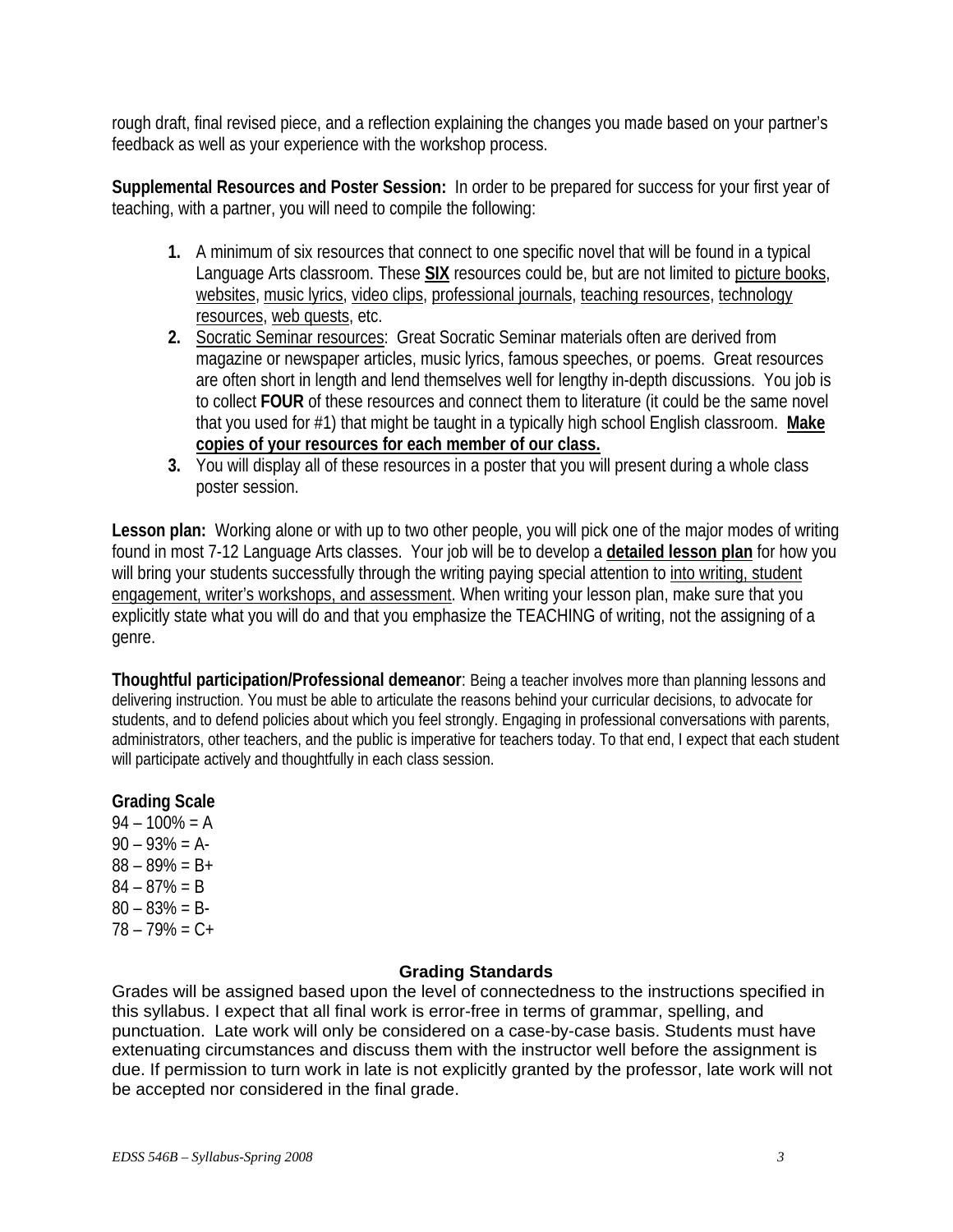#### **All University Writing Requirement**

Every course at the university must have a writing requirement of at least 2500 words. This course meets that requirement through the lesson plan, reading reflections, case study, and AHA assignment.

#### **CSUSM Academic Honesty Policy**

"Students will be expected to adhere to standards of academic honesty and integrity, as outlined in the Student Academic Honesty Policy. All written work and oral presentation assignments must be original work. All ideas/materials that are borrowed from other sources must have appropriate references to the original sources. Any quoted material should give credit to the source and be punctuated with quotation marks.

Students are responsible for honest completion of their work including examinations. There will be no tolerance for infractions. If you believe there has been an infraction by someone in the class, please bring it to the instructor's attention. The instructor reserves the right to discipline any student for academic dishonesty in accordance with the general rules and regulations of the university. Disciplinary action may include the lowering of grades and/or the assignment of a failing grade for an exam, assignment, or the class as a whole."

Incidents of Academic Dishonesty will be reported to the Dean of Students. Sanctions at the University level may include suspension or expulsion from the University.

#### **Plagiarism:**

As an educator, it is expected that each student will do his/her own work, and contribute equally to group projects and processes. Plagiarism or cheating is unacceptable under any circumstances. If you are in doubt about whether your work is paraphrased or plagiarized see the Plagiarism Prevention for Students website http://library.csusm.edu/plagiarism/index.html. If there are questions about academic honesty, please consult the University catalog.

#### **Electronic Communication Protocol:**

Electronic correspondence is a part of your professional interactions. If you need to contact the instructor, e-mail is often the easiest way to do so. It is my intention to respond to all received e-mails in a timely manner. Please be reminded that e-mail and on-line discussions are a very specific form of communication, with their own nuances and etiquette. For instance, electronic messages sent in all upper case (or lower case) letters, major typos, or slang, often communicate more than the sender originally intended. With that said, please be mindful of all e-mail and on-line discussion messages you send to your colleagues, to faculty members in the College of Education, or to persons within the greater educational community. All electronic messages should be crafted with professionalism and care. Things to consider:

- Would I say in person what this electronic message specifically says?
- How could this message be misconstrued?
- Does this message represent my highest self?
- Am I sending this electronic message to avoid a face-to-face conversation?

In addition, if there is ever a concern with an electronic message sent to you, please talk with the author in person in order to correct any confusion.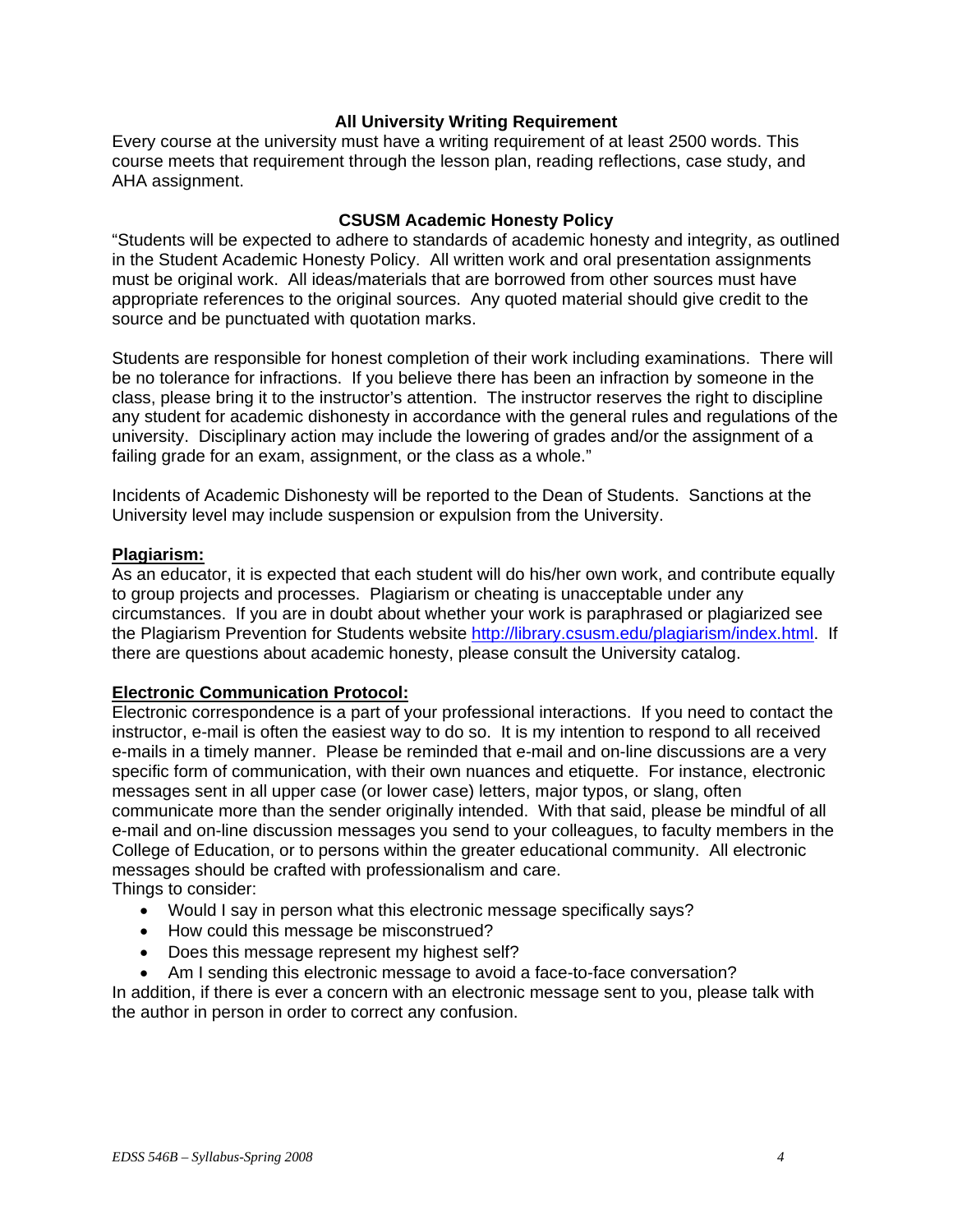# **Tentative Class Schedule (Although this schedule is carefully planned, it is subject to change based on teachable moments and unforeseen events.)**

"Education at its best – this profound human transaction called teaching and learning – is not just about getting information or getting a job. Education is about healing and wholeness. It is about empowerment, liberation, transcendence, about renewing the vitality of life. It is about finding and claiming ourselves and our place in the world." (Parker Palmer)

| Date | <b>Topic</b>                                                                                  | <b>Reading Due</b>       | <b>Assignment Due</b>   |
|------|-----------------------------------------------------------------------------------------------|--------------------------|-------------------------|
| 1/28 | Reflection of first semester learnings<br>$\bullet$                                           |                          |                         |
|      | Where do we need to go this<br>$\bullet$                                                      |                          |                         |
|      | semester?                                                                                     |                          |                         |
|      | Review Syllabus<br>$\bullet$                                                                  | Burke: Ch 7              |                         |
| 2/4  | Writing<br>$\bullet$                                                                          |                          |                         |
|      | What does good writing look like?<br>$\bullet$<br>How do you teach the criteria?<br>$\bullet$ |                          |                         |
| 2/11 | Writer's workshop<br>$\bullet$                                                                | Burke: Ch 6              | Due: First draft of     |
|      | Giving and using effective feedback<br>$\bullet$                                              | Kirby: Chs 9 & 10        | writing                 |
|      | More on teaching grammar<br>$\bullet$                                                         |                          |                         |
|      |                                                                                               |                          | Reading reflection      |
| 2/18 | Using the ERWC template to write<br>$\bullet$                                                 | Kirby: Pick one chapter  | Due: Writing packet     |
|      | lessons                                                                                       | from Kirby that you      |                         |
|      | Time to discuss supplemental<br>$\bullet$                                                     | have yet to read         | Reading reflection      |
| 2/25 | materials assignment<br>Making Shakespeare accessible<br>$\bullet$                            |                          |                         |
|      |                                                                                               |                          |                         |
| 3/3  | Comprehension instruction revisited<br>$\bullet$                                              | Burke: Ch 12             | Due: Writing lesson     |
|      |                                                                                               | Beers: Ch 13             | plan                    |
|      |                                                                                               |                          | Due: Reading reflection |
| 3/10 | Supporting and challenging all<br>$\bullet$                                                   | Burke Ch 16              |                         |
|      | learners in your Language Arts<br>classroom                                                   |                          | Due: Reading reflection |
| 3/17 | Using assessment to inform instruction<br>$\bullet$                                           | Burke: Ch 3              | Due: Supplemental       |
|      | Supplemental materials poster<br>$\bullet$                                                    |                          | materials posters       |
|      | presentations                                                                                 |                          | Due: Reading reflection |
| 5/5  | Brainstorm solutions to questions,<br>$\bullet$                                               | Pick one chapter from    | Bring: A pressing       |
|      | concerns, and problems                                                                        | Beers or Burke to read   | concern or problem      |
|      |                                                                                               | or re-read that connects | PLUS a success story    |
|      |                                                                                               | to your pressing         | Due: Reading reflection |
|      |                                                                                               | problem or concern.      |                         |
|      |                                                                                               |                          |                         |
|      |                                                                                               |                          |                         |
| 5/12 | Closure, reflections, and goals<br>$\bullet$                                                  |                          |                         |